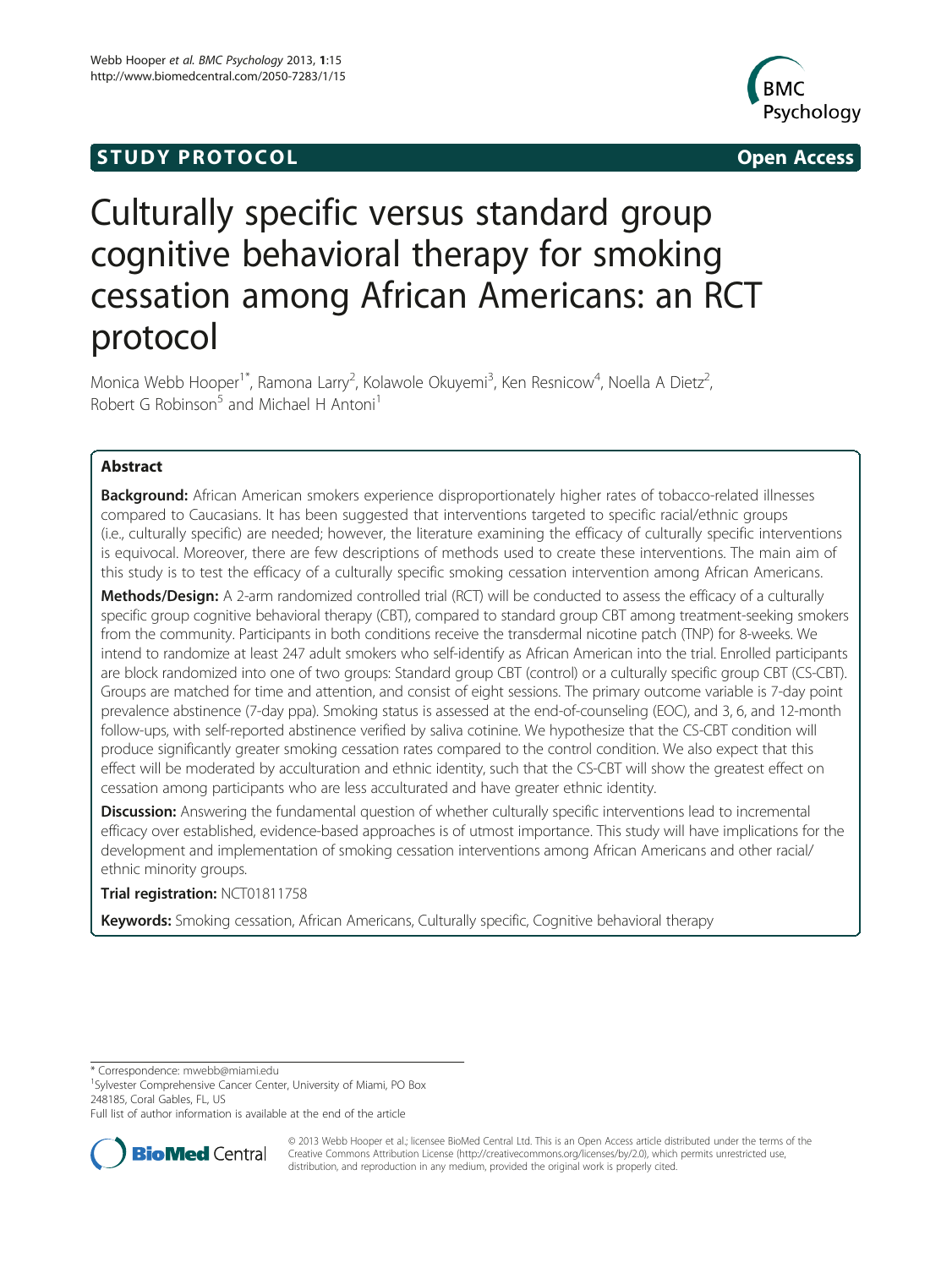#### **Background**

#### **Significance**

In 2011, 19.4% of African American adults were current smokers (CDC [2012\)](#page-7-0). Although comparable to the overall population, the prevalence among low-income African Americans is notably higher (40%-60%) (Delva et al. [2005\)](#page-7-0). In addition, African American smokers experience disproportionate rates of smoking-related disease and death compared to other racial-ethnic groups (Park et al. [2011;](#page-7-0) American Cancer Society [2007\)](#page-7-0). Smoking characteristics differ between African Americans and Caucasians, some of which may help explain these disparities in health. It is known that compared to Caucasian smokers, African Americans are more likely to smoke mentholated brands, have higher serum cotinine concentrations per cigarette smoked (Caraballo et al. [2011\)](#page-7-0), are less likely to use evidence-based cessation treatments and are less likely to achieve cessation (Fu et al. [2008](#page-7-0); Trinidad et al. [2011](#page-7-0)). The latter points may in part be attributable to the lower likelihood of receiving appropriate smoking cessation advice from providers (Lopez-Quintero et al. [2006](#page-8-0)) and the failure of prior interventions to address ethno-cultural factors that may limit their effectiveness. Needed are evidence-based interventions that specifically target African American smokers. The purpose of this study is to evaluate the incremental efficacy of addressing unique ethno-cultural factors within the context of an established cognitive behavioral therapy for smoking cessation in a sample of African Americans.

#### Cognitive behavioral therapy for smoking cessation

Cognitive behavioral therapy (CBT) for smoking cessation and relapse prevention have established efficacy (Fiore et al. [2008](#page-8-0); Song et al. [2010](#page-8-0)). CBT for smokers includes a focus on coping skills training, and has efficacy at least comparable to pharmacotherapy (Fiore et al. [2008\)](#page-8-0), with greater cost-effectiveness (Cromwell et al. [1997\)](#page-8-0). Group-based CBT is particularly efficacious, and provides social support, positive reinforcement, psychoeducation, and cognitive behavioral strategies for coping and stress management (Stead & Lancaster [2005](#page-8-0)). Little previous research has examined group smoking interventions with CBT components among African American. Two studies found evidence for efficacy when compared to assessment only and minimal self-help (Murray et al. [2001;](#page-8-0) Knight [2004\)](#page-8-0). Only one trial compared CBT to a time-and-attention matched control condition (Webb et al. [2010\)](#page-8-0), which was the first study to demonstrate that CBT was causally related to smoking cessation among African Americans. However, because the intervention was delivered using a standard (i.e., non-culturally specific) format, it did not address the unique ethno-cultural characteristics of African American smokers. Indeed, this standard intervention had lower efficacy among the

subgroup of smokers with traditional African American values and cultural practices (Webb Hooper et al. [2012](#page-8-0)).

#### Culturally specific smoking cessation interventions

Culturally specific approaches to behavior change integrate race, ethnicity, social factors, culturally traditional norms and values, and behavior patterns into the core of interventions. Such interventions have been referred to using various terms, including culturally sensitive, targeted, tailored, and competent. This study uses the term culturally specific to convey that the intervention is designed for a specific ethno-cultural group (i.e., African American smokers), yet may not apply equally to all members. Models of culturally specific interventions targeting African Americans emphasize the significance of framing the content and presentation within a context that is appropriate for the group (Kreuter et al. [2002;](#page-8-0) Resnicow et al. [1999](#page-8-0)). Resnicow and colleagues ([1999\)](#page-8-0) described two components of culturally sensitive interventions, surface and deep structure. The goal of surface structure is to adapt the presentation of interventions to facilitate acceptability, receptivity, and capture attention (e.g., race-matched images). In contrast, deep structure adapts the intervention content by addressing meaningful historical, socio-cultural, environmental, and psychological factors (e.g., collectivism, religion, and racism). The intervention in the current study includes both surface and deep structure elements.

More research is needed to test culturally specific interventions for African American smokers. A few studies have compared culturally specific self-help materials to standard control groups, and found a preference for the culturally specific booklets (Webb [2009;](#page-8-0) Orleans et al. [1998](#page-8-0)) and greater quit attempts among participants in the culturally specific condition (Orleans et al. [1998](#page-8-0); Nollen et al. [2007](#page-8-0)). These studies did not find smoking cessation differences between conditions, which is the primary goal of most interventions. It is possible that adapting existing interventions with demonstrated efficacy among African American smokers will add incremental efficacy to outcomes. This assertion is supported by previous research in the psychotherapy literature indicating that culturally specific interventions are more effective than traditional interventions, and that this effect is positively associated with the extent of specificity (Smith et al. [2011\)](#page-8-0).

#### Consideration of ethno-cultural individual differences

Because race is not equivalent to a monolithic culture, culturally specific smoking cessation interventions may benefit some smokers, but not others (Webb [2008\)](#page-8-0). It is important to consider individual differences in acculturation (i.e., the extent of engagement in one's traditional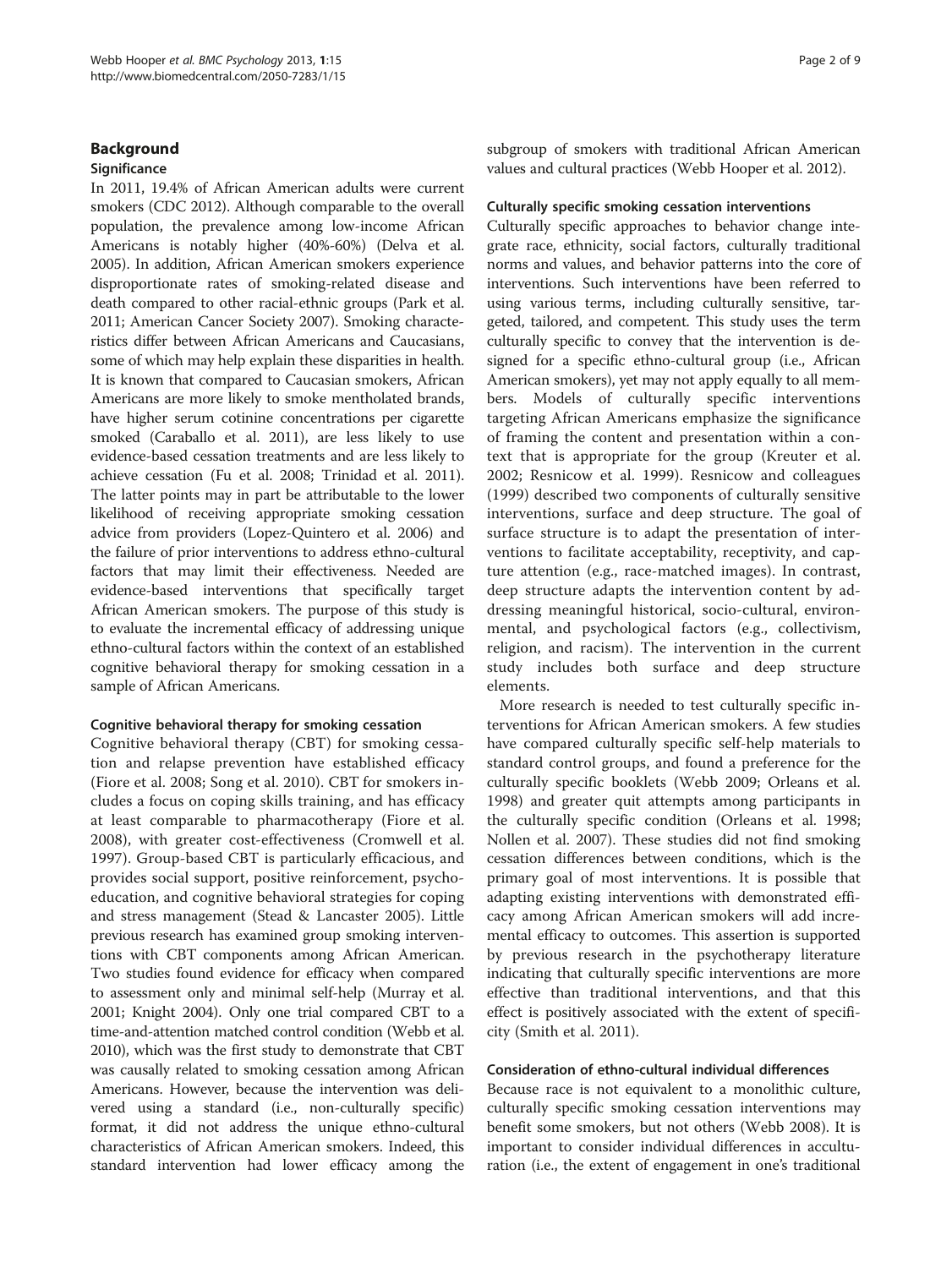cultural beliefs, values, and practices versus adoption of the dominant culture) and ethnic identity (i.e., identification and affiliation with one's ethnic group), as these factors may affect outcomes. African American smokers are likely to be less acculturated compared to African American non-smokers (Klonoff & Landrine [1999](#page-8-0); Landrine & Klonoff [1994\)](#page-8-0). Acculturation is also predictive of culturally specific intervention receptivity. Webb [\(2008](#page-8-0)) found that less acculturated African American smokers preferred culturally specific written materials, while those higher on acculturation preferred standard materials. Ethnic identity also has the potential to influence outcomes following culturally specific interventions. Resnicow et al. [\(2009](#page-8-0)) found that tailoring a self-help nutrition newsletter on ethnic identity resulted in improved fruit and vegetable intake among Afrocentric African Americans. No previous research has examined the role of ethnic identity in culturally specific interventions among smokers. This study, however, will explore the possibility that culturally specific CBT will be more efficacious among smokers with greater ethnic identity.

# The present study

This study will address an important gap in the literature by answering a fundamental question regarding the use of culturally specific interventions among African American smokers in a randomized controlled trial. Previous research suggests a positive role of cultural specificity for process outcomes in self-help trials, but no studies have demonstrated a significant effect on smoking cessation within more potent interventions (e.g., group CBT). We hypothesize a main effect of cultural specificity, such that CS-CBT will result in greater smoking cessation rates compared to standard CBT. We also expect to find a main effect of time, such that the CS-CBT condition will result in greater cessation rates through 12-months. We do not anticipate an intervention  $\times$  time interaction. Our exploratory analyses will consider the moderating roles of acculturation and ethnic identity on smoking cessation outcomes. Specifically, we expect that less acculturated participants (i.e., highly engaged in traditional African American culture) and those with greater ethnic identity will show the greatest cessation rates if they are in the CS-CBT condition.

# Design and method

This phase 1 efficacy study is a 2 (intervention)  $\times$  4 (time) mixed factorial design with cotinine-confirmed cessation as the primary outcome. Factor 1 is the type of intervention: culturally specific CBT (CS-CBT) versus standard CBT (control), both supplemented by 8-weeks of transdermal nicotine patch (TNP) therapy. CBT in

both conditions consists of cognitive and behavioral strategies guided by evidence-based smoking cessation and relapse prevention models (Marlatt & Gordon [1985](#page-8-0)). The key difference between conditions is whether the intervention is culturally specific. The culturally specific components (e.g., discussion of race and smoking, racematched clinicians, and an emphasis on religion/spirituality) are those described in the literature and our prior research. Factor 2 is time: End-of-counseling (EOC), and 3, 6, and 12-month post counseling assessments. This study includes a controlled, internally valid, experimental test of the efficacy of CS-CBT among African American smokers. Figure [1](#page-3-0) illustrates the flow of participants through the trial.

# Participants and recruitment

Participants will be 247 African American tobacco smokers recruited from the community. We developed a comprehensive recruitment plan, consisting of advertisements on public transportation, partnering with healthcare organizations with large racial minority clientele, and street outreach (directly talking with people in predominantly Black neighborhoods and visiting local businesses). Participants are considered eligible if they: (1) self-identify as African American; (2) currently smoke  $\geq$  5 cigarettes/day or have an expired CO level of  $\geq 8$  ppm; (3) are ages 18–65; (4) are able to read  $5<sup>th</sup>-6<sup>th</sup>$  grade English; (5) have permanent contact information; (6) are able to attend clinic sessions (transportation costs are reimbursed); and (7) are motivated to quit smoking (rated as a 6 on a 1–10 scale). We exclude those who are currently receiving any type of cessation, alcohol or illicit drug treatment, pregnant/breastfeeding, or diagnosed with an acute cardiac or respiratory condition. Ineligible participants are referred to the Florida QuitLine.

# Randomization

Eligible participants are randomly allocated using a 1:1 ratio in blocks of 50 to one of the two conditions, CS-CBT or control. The unit of randomization is the individual. Eligible participants receive a tentative random assignment and are scheduled for an orientation session, with only those who attend and provide written informed consent enrolled in the study. We schedule up to 25 participants per group to ensure 8–12 tentatively assigned participants are enrolled/consented into the study.

#### Procedures

Prior to orientation, welcome letters containing the schedule of group sessions and directions are mailed. Reminder calls are placed to facilitate continued interest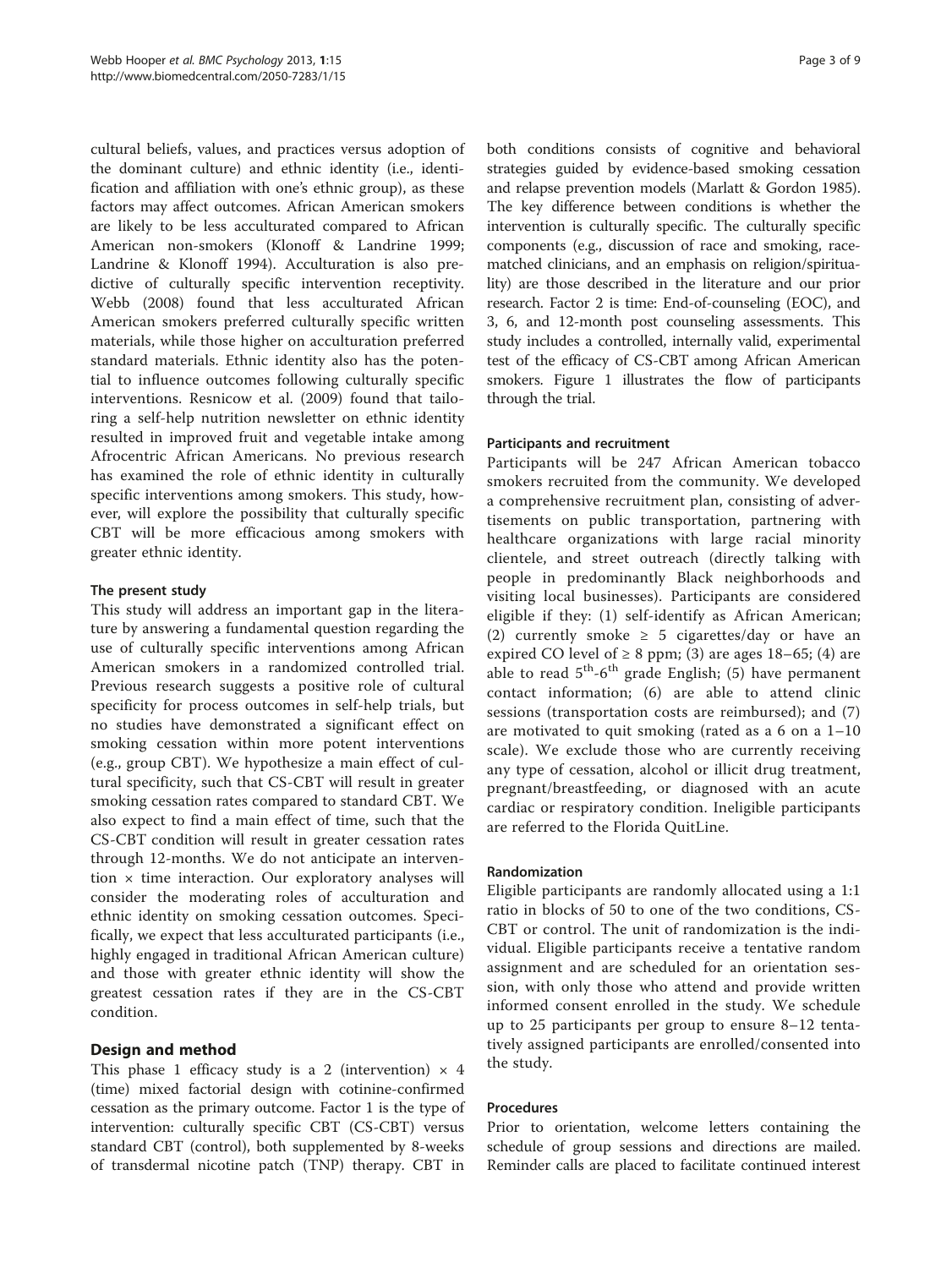in the study. Participants attend orientation, eight clinic sessions, and 3, 6, and 12-month follow-up assessments.

#### Interventions

#### Orientation and intervention sessions

Participants attend a 60-minute orientation before the start of the clinic sessions. They learn the background, purpose, format, and procedures of the study; provide informed consent; complete baseline measures; learn about TNP therapy and receive their first patch (the remainder of the patches are provided throughout active treatment); and provide breath carbon monoxide (CO) and saliva samples for cotinine analysis. We also cover smoking and health, self-motivation, and goal setting. In the CS-CBT condition, we explain that the group is framed within a cultural context, designed to emphasize African American race/ethnicity and cultural issues.

In accordance with previous research (Webb et al. [2010](#page-8-0); Brandon et al. [1995](#page-8-0)) participants in both conditions are asked to reduce their smoking by one-half on the day before the first clinic session and to abstain completely from smoking on the first day of actual group treatment (session 1). They are also instructed to begin patch use on the morning of the first day of treatment (session 1; the target quit day) with the patch provided at orientation. This aspect of the protocol is unique from other cessation approaches that set the quit day several weeks post beginning the intervention. However, this evidence-based protocol has been successful in previous studies [e.g., Webb et al. [2010](#page-8-0); Brandon et al.

<span id="page-3-0"></span>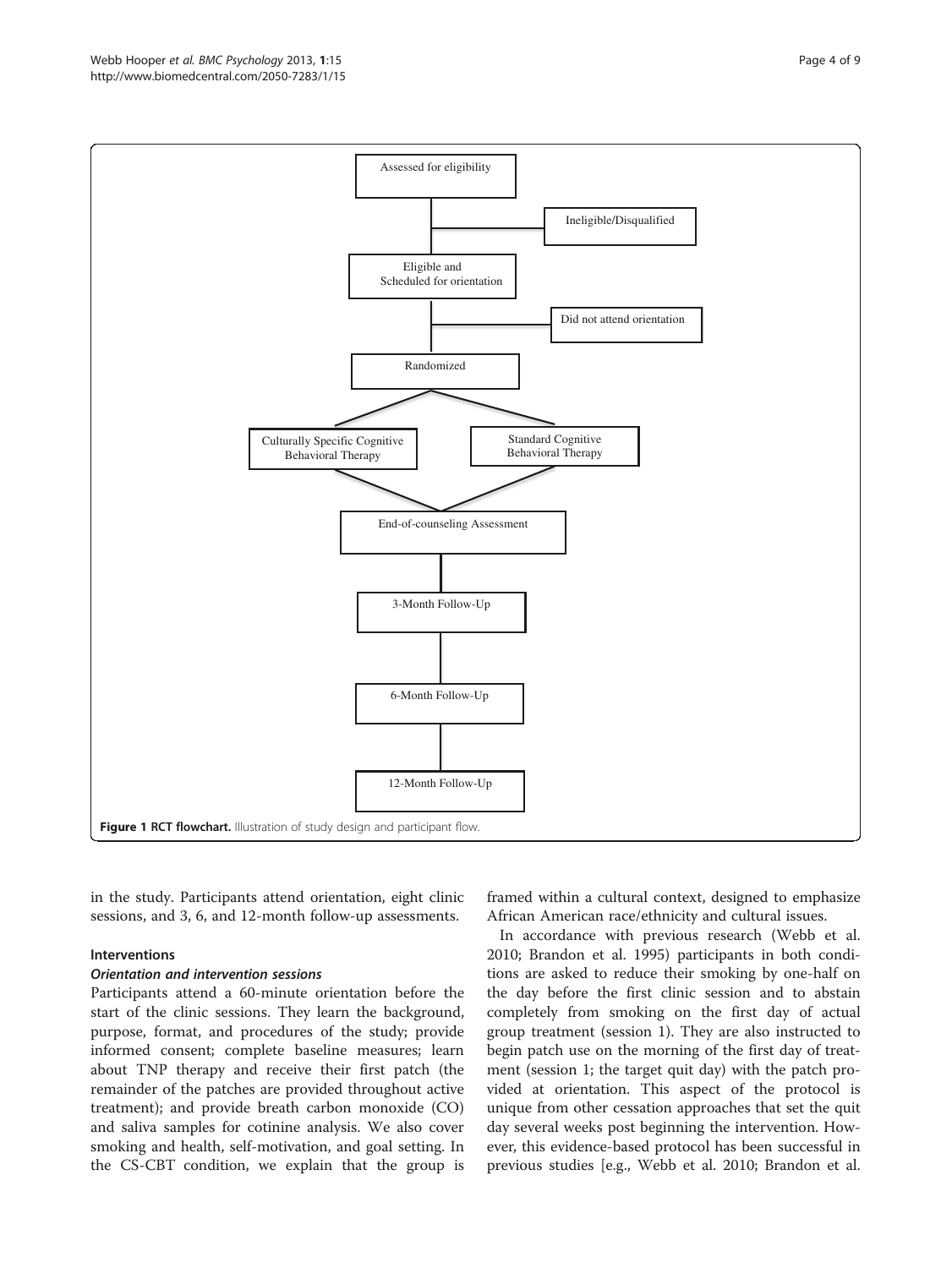[1995](#page-8-0)] and is also the format we use in our ongoing cessation clinic. Participants who do not quit on the target day are encouraged to make a quit attempt by the third treatment session.

Participants in both conditions meet eight times over four consecutive weeks. Four sessions occur during week 1, two during week 2, and one weekly booster session during weeks 3 and 4. Depending on group size, the duration of sessions is 90–120 minutes in both conditions. We anticipate 8–16 participants per group. Co-therapy pairs of masters or bachelor's level interventionists are trained to conduct sessions for one condition (CS-CBT or control) and supervised by the principal investigator (PI). Groups are held in a laboratory-based clinic. Incentives include \$40 at session 1, \$20 at session 5, \$50 at session 8, \$50 at the 3-month assessment, \$70 at the 6 month assessment, and \$70 at the 12-month assessment. Participants also receive \$5 per session for transportation/ parking and light refreshments at each session.

#### Intervention conditions

Table 1 Overview of the interventions

condition is based on standard cognitive and behavioral strategies, supplemented by TNP therapy. A previous study testing this intervention in an African American sample found 7-day ppa rates of 70% at the EOC, 52% at the 3-month follow-up, and 46% at the 6-month follow-up post counseling (Webb et al. [2010](#page-8-0)). Session content is displayed in Table 1, and includes the benefits of quitting, nature of nicotine addiction, nicotine withdrawal, identification of "high risk" situations, motivation, coping skills, stress and negative affect, decision making, alcohol use, weight control, social support, behavioral contracting, and relapse-prevention. To enhance the external validity of the intervention, the co-therapy team is not race-matched (at least one interventionist is non-African American/Black).

(2)Culturally specific group cognitive behavioral therapy for smoking cessation (CS-CBT): The intervention is the standard CBT program with an emphasis on African American culture (Table 1). Each session focuses on specific aspects of traditional African American culture. The CS topics were selected based on our previous qualitative research (Webb et al. [2007\)](#page-8-0), and established models

|             | <b>CBT</b>                                                                                                                                                                                                                                  | <b>CS-CBT</b>                                                                                                                                                                                                                                                    |  |
|-------------|---------------------------------------------------------------------------------------------------------------------------------------------------------------------------------------------------------------------------------------------|------------------------------------------------------------------------------------------------------------------------------------------------------------------------------------------------------------------------------------------------------------------|--|
| Orientation | Study explanation, structure of sessions and TNP, informed<br>consent, health and smoking, research participation, goal setting,<br>baseline assessment, breath carbon monoxide (CO) and saliva<br>samples.                                 | Same as in the CBT condition. Race and smoking, views on<br>research participation, distrust for biomedical research, concerns<br>about nicotine replacement, goal setting, baseline assessment,<br>breath CO and saliva samples, race-matched clinicians (RMC). |  |
| Session 1   | Review quit plan, positive reinforcement (PR), reasons for quitting,<br>nicotine addiction, introduction to coping response training<br>model, smoking and motivation, TNP use, plan for next 24 hours,<br>behavioral contracting (BC), CO. | Standard CBT. Meaning of being African American, tobacco and<br>African Americans, menthol, RMC.                                                                                                                                                                 |  |
| Session 2   | Review quit plan progress, PR, benefits of quitting, coping skills,<br>plan for next 24 hours, BC, CO.                                                                                                                                      | Standard CBT. Spirituality and religion in the African American<br>community, RMC.                                                                                                                                                                               |  |
| Session 3   | Review quit plan progress, PR, stress management, alcohol and<br>smoking, high cost of smoking, plan for next 48 hours, perceived<br>benefits of quitting, BC, CO.                                                                          | Standard CBT. Stressors unique to African Americans,<br>discrimination and racism, deep breathing exercises, co-morbid<br>addiction, little cigars and blunt use, RMC.                                                                                           |  |
| Session 4   | Review quit plan progress, PR, negative affect and smoking,<br>cognitive restructuring, decision making, plan for next 72 hours,<br>BC, CO.                                                                                                 | Standard CBT. Traditional African American values, buddy system,<br>deep breathing exercise, RMC.                                                                                                                                                                |  |
| Session 5   | Review quit plan progress, PR, review personal high-risk situations,<br>relapse prevention, responding to lapses, plan for next 72 hours,<br>BC, CO.                                                                                        | Standard CBT. Mood and depression among African Americans,<br>deep breathing exercise, RMC.                                                                                                                                                                      |  |
| Session 6   | Review quit plan progress, PR, individual high-risk situations, noted<br>benefits of quitting, weight and smoking cessation, minimizing<br>weight gain, relapse prevention, plan for next 7 days, BC, CO.                                   | Standard CBT. Weight and African Americans, smoking and weight<br>concerns (super-gainers), minimizing weight gain (physical activity<br>with limited resources, healthy food choices within soul food diet,<br>recipes), deep breathing, RMC.                   |  |
| Session 7   | Review quit plan progress, PR, planning for group termination, a<br>new lifestyle, social support, plan for next 7 days, BC, CO.                                                                                                            | Standard CBT. Life in your neighborhood, environmental<br>influences, gaining freedom from smoking, deep breathing<br>exercise, RMC.                                                                                                                             |  |
| Session 8   | Review quit plan progress, PR, reflect on group experience,<br>long-term trip-ups, review of coping response training, withdrawal,<br>relapse prevention, TNP schedule, follow-up procedures, BC, CO<br>and saliva samples.                 | Standard CBT. Body as a temple, resources, mobilizing the African<br>American community against the tobacco industry, deep<br>breathing exercise, RMC.                                                                                                           |  |

Note: Topics that are not explicitly culturally specific are discussed within this context.

<sup>(1)</sup>Group cognitive behavioral therapy for smoking cessation (control): The intervention in this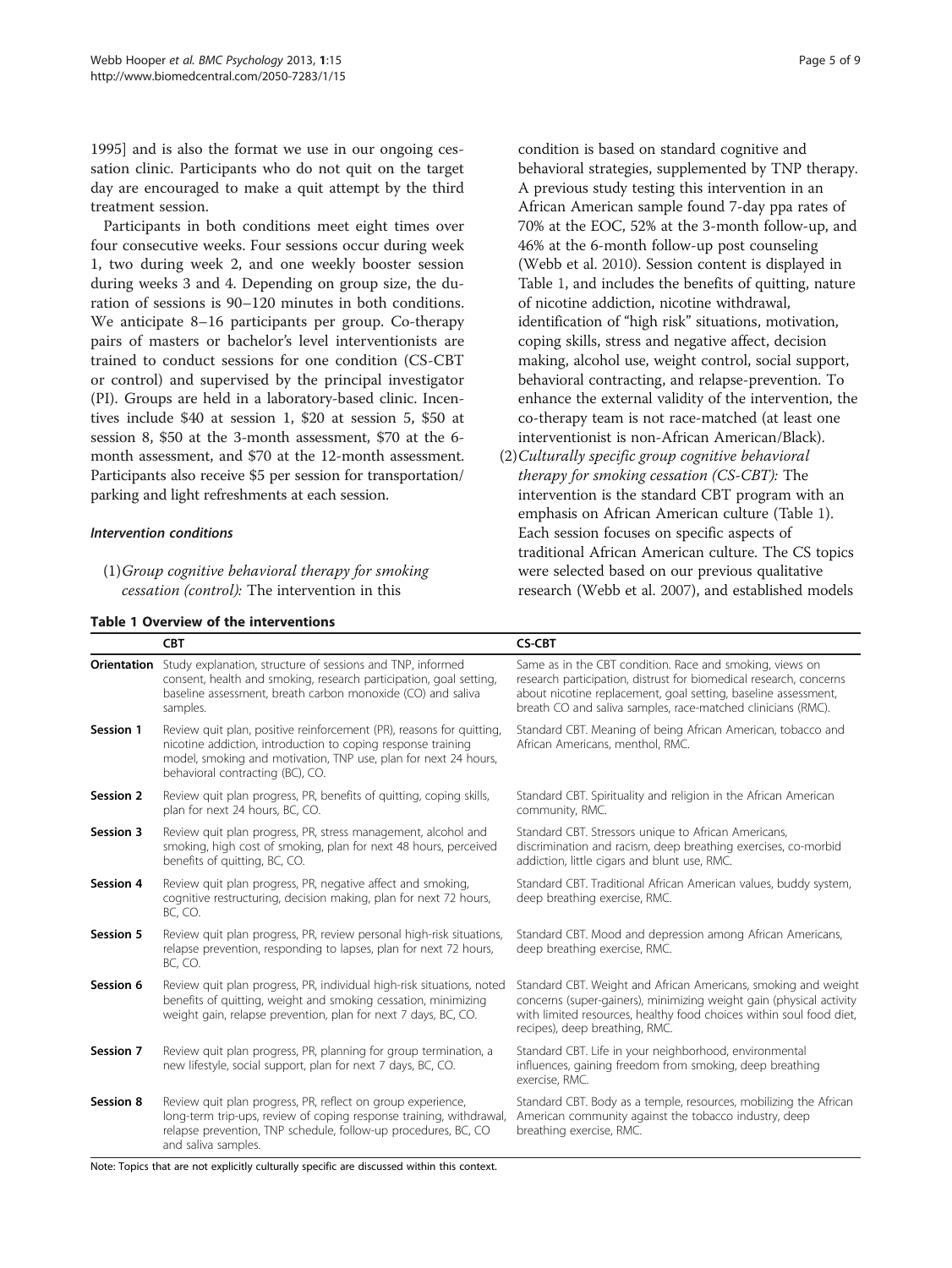e.g. (Robinson et al. [1992\)](#page-8-0). Topics include deep structure: Distrust for biomedical research; race and smoking, race-based statistics related to nicotine replacement/medication concerns; religion/ spirituality; family/collectivism; unique stressors; racism/discrimination, depression among African Americans; co-morbid addiction; neighborhood/ environmental influences; targeted tobacco marketing; menthol cigarettes; race-specific weight issues and concerns; and working as a community against the tobacco industry. Surface structure is also included: Interventionists are race-matched, second-person phrases (e.g., us, we) are used throughout, and the daily agenda includes African American quotations or proverbs.

# Transdermal nicotine patch therapy (TNP)

TNP has demonstrated efficacy in multiple trials (Silagy et al. [2000](#page-8-0)), is available over-the-counter, and is safe and effective for smoking cessation (Shiffman et al. [2002\)](#page-8-0) without monitoring by a physician. Consistent with (Webb et al. [2010\)](#page-8-0) and (Fiore et al. [2008](#page-8-0)), participants are prescribed four weeks at 21 mg, two weeks at 14 mg, and two weeks at 7 mg (Doses are adjusted according to smoking history).

#### Training and intervention fidelity

The interventionists are trained by the PI. Training includes relevant readings (smoking, cessation and relapse prevention, cognitive behavioral therapy, motivational interviewing), observation of two therapy groups, minimal contributions in the role of therapist, and finally, fully conducting sessions with weekly PI supervision. Detailed intervention manuals are followed closely and participants receive a daily agenda. Interventionists do not cross over to prevent contamination. Most sessions are audio recorded and will be coded using a 10-item scale for adherence [see Webb et al. [2010](#page-8-0)] by two independent evaluators. Codes will be transformed into percentages indicating the degree of protocol adherence.

# Measures

# Baseline

Measures include demographics, smoking history, and nicotine dependence (Heatherton et al. [1991\)](#page-8-0) (Table [2](#page-6-0)). We also assess perceived stress (Cohen et al. [1983](#page-8-0)), depressive symptoms (Radloff [1997\)](#page-8-0), and decision making. Particularly relevant for African American smokers, we include assessments of acculturation (Klonoff & Landrine [1999\)](#page-8-0), ethnic identity (Davis et al. [2010\)](#page-8-0), expectancies for culturally specific interventions, and perceived ethnic discrimination (Landrine et al. [2006\)](#page-8-0). We also record height and weight. Participants also complete an "In Case I Move Form" as a method of tracking participants via relatives or friends.

#### Intra-treatment

Attendance, TNP utilization, and weight are recorded at each session. Participants also self-report, via monthly telephone follow-ups, utilization of 14mg, and 7mg patches across the full 8-weeks. The Minnesota Withdrawal Scale (Hughes & Hatsukami [1986](#page-8-0)) is administered as an indicator of nicotine withdrawal, and the Questionnaire of Smoking Urges-Brief (Sanderson Cox et al. [2001](#page-8-0)) assesses urges to smoke.

# End-of-counseling

Participants evaluate the intervention, using the Intervention Rating Questionnaire (Webb et al. [2010](#page-8-0)), and complete measures of perceived stress, depressive symptoms, nicotine withdrawal, and therapist satisfaction (Oei & Green [2008\)](#page-8-0) (Table [2\)](#page-6-0). Self-reported smoking status since the target quit date is assessed using the time-line follow-back (TLFB) procedure, which reconstructs the participant's smoking pattern since the target quit date (Brown et al. [1998](#page-8-0); Sobell & Sobell [1992](#page-8-0)).

# Follow-up (3, 6, and 12-months)

Measures completed at each "reunion meeting" include the TLFB (Brown et al. [1998](#page-8-0); Sobell & Sobell [1992](#page-8-0)), smoking status and use of other tobacco products and pharmacotherapy, and weight (Table [2](#page-6-0)).

# Bio-verification

Smoking status is confirmed biochemically. Cotinine assays are collected at the orientation meeting (for a baseline level before cessation) and at the in-person 3, 6, and 12-month follow-ups (for self-reported quitters). Cotinine samples, using a cut point of 7 ng/ml, will determine smoking status (Abrams et al. [1987;](#page-8-0) Etter et al. [2000](#page-8-0)). The CBT protocol requires that breath carbon monoxide (CO) samples be collected at each session to provide participants with immediate feedback. Breath CO readings of at least 8 ppm will distinguish smokers from nonsmokers at the EOC, and have been found to be a sensitive method of determining smoking status (Benowitz et al. [2002](#page-8-0)). As recommended by (Benowitz et al. [2002\)](#page-8-0), follow-up abstinence rates will be calculated separately for both self-report and biochemical findings.

# Outcome variables

The primary outcome variable is 7-day ppa, assessed at the EOC, 3, 6, and 12-month follow-ups. Seven-day ppa refers to no smoking (not even a puff) for the past seven days (Hughes et al. [2003](#page-8-0)). Secondary outcomes include 24-hour (no smoking in the past day)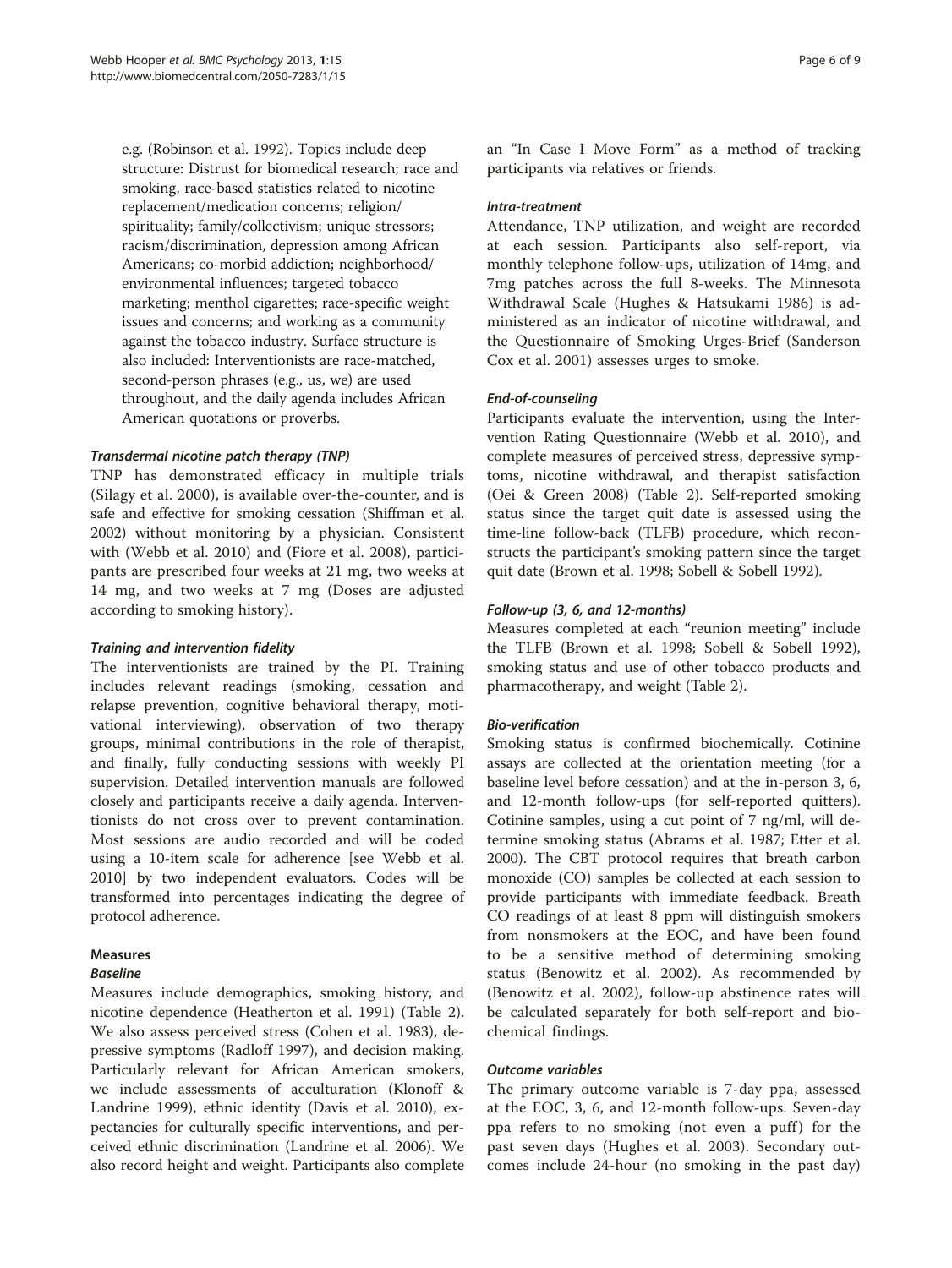<span id="page-6-0"></span>

| <b>Table 2 Constructs and measures</b><br><b>Assessment points</b> |   |   |   |  |  |  |  |  |
|--------------------------------------------------------------------|---|---|---|--|--|--|--|--|
|                                                                    |   |   |   |  |  |  |  |  |
| ✓                                                                  | ✓ | √ | ✓ |  |  |  |  |  |
|                                                                    |   |   |   |  |  |  |  |  |
|                                                                    |   |   |   |  |  |  |  |  |
|                                                                    |   |   |   |  |  |  |  |  |
|                                                                    |   |   |   |  |  |  |  |  |
|                                                                    |   |   |   |  |  |  |  |  |
|                                                                    |   |   |   |  |  |  |  |  |
|                                                                    |   | √ |   |  |  |  |  |  |
|                                                                    |   |   |   |  |  |  |  |  |
|                                                                    |   |   |   |  |  |  |  |  |
|                                                                    |   |   |   |  |  |  |  |  |
|                                                                    |   |   |   |  |  |  |  |  |
|                                                                    |   |   |   |  |  |  |  |  |
|                                                                    |   |   |   |  |  |  |  |  |

#### Table 2 C

Smoking urges

Intervention ratings

Therapist satisfaction

Time-line follow-back (smoking pattern)

Note: \*At baseline, saliva for cotinine is collected from all participants. Cotinine samples are not collected at the EOC because participants are still using nicotine replacement. At follow-ups, saliva for cotinine is collected from self-reported abstainers only.

Carbon monoxide ✓ ✓ ✓ ✓✓✓ Cotinine\* ✓ ✓✓✓

and 28-day continuous abstinence (no smoking over the past 4 weeks).

Nicotine withdrawal ✓ ✓

TNP use  $\checkmark$ 

# Data analyses

#### Sample size and power

Sample size was determined based on Webb et al. ([2010\)](#page-8-0) and the formula provided in (Diggle et al. [2002\)](#page-8-0) (p. 31). Webb et al. [2010](#page-8-0) found that 51% of participants who received standard CBT reported 7-day ppa at the EOC, and about a 20% relapse rate at 3-months and 6-months. In the CS-CBT pilot study, we found 75% 7 day ppa at the EOC. Assuming a 23% reduction at 3 months, four assessments, with a within-subjects correlation of .60, 65 participants per group will yield power = .80% with a two-sided significance level of 5%. We conservatively anticipated 30% 7-day ppa at 12-months in the CS-CBT condition, and 14% in the control condition. To examine acculturation and ethnic identity as moderators controlling for covariates (e.g., group, sociodemographic factors, etc.), the planned regression analyses require a sample of 124. Thus, the final N is 150 (completing all assessments).

#### Statistical analyses

Preliminary analyses will include graphics/plots, and descriptive statistics. We will compute frequencies and proportions for retention and baseline characteristics, and use t-tests and chi-squared tests to evaluate differences. Alpha will be set to .05, and adjusted for multiple comparisons. Missing values will be handled with appropriate methods (Little & Rubin [2002\)](#page-8-0). Outcome analyses will be conducted with (a) an intent-to-treat (ITT) approach, in which participants with missing data are assigned the status of smoker, and (b) a "per protocol" approach, which will include participants who complete all aspects of the study; (orientation,  $\geq$  four intervention sessions, and all follow-ups). Within-time logistic regressions will determine the odds of abstinence at each assessment, comparing CS-CBT to control. Generalized linear mixed modeling (GLMMs) will examine between-group cessation rates over time, including main effects and interactions, and accounting for nesting within groups. A pattern-mixture analysis will examine whether intervention effects differ according to patterns of missing data (e.g., those who complete only one follow-up).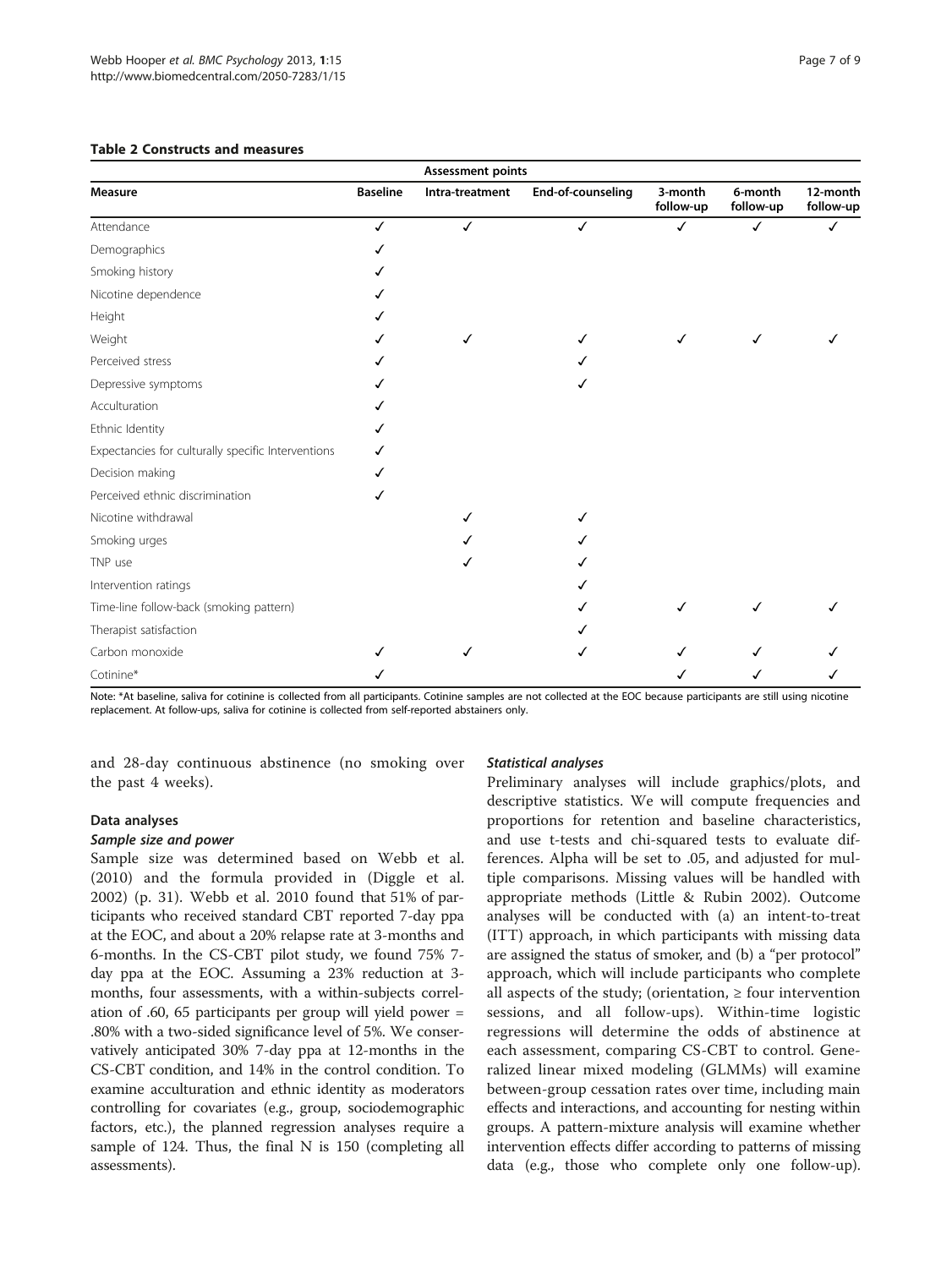<span id="page-7-0"></span>Hierarchical logistic regression will be conducted to explore ethno-cultural predictors of cessation.

#### Ethics and safety

This study is being conducted with University of Miami Institutional Review Board approval. We undergo careful screening to attempt to identify respondents who are not appropriate for the study due to medical concerns that preclude TNP use (e.g., pregnant women, acute cardiac events). During the 1-year duration of the trial, participants may contact the research team in the event of an adverse event. During orientation, participants are advised to seek prompt medical attention in the case of severe side effects from the TNP or other unexpected emergency. Over the course of the intervention and follow-ups, nicotine withdrawal is monitored, in addition to the discussion of medical symptoms.

#### **Discussion**

This RCT is the first to test the efficacy of a groupbased, culturally specific CBT among African American smokers. It is also the first study to explore ethnocultural factors as predictors of the intervention effect. Previous research has attempted to develop and test culturally specific smoking cessation interventions. In this regard, the notion of cultural specificity is not inherently innovative. However, our approach is innovative, as no previous study has adapted CBT to target African American smokers. Second, the CS-CBT is based on theoretical models and existing evidence. Third, we consider the role of individual-difference cultural factors as predictors. And, finally, the rigorous design will allow us to isolate the effect of cultural specificity per se by controlling for possible confounding factors (i.e., treatment intensity and duration). Moreover, the methodological limitations of the extant literature preclude an answer to the fundamental question of whether a focus on ethnocultural factors has incremental benefits for smokers.

We acknowledge the limitations of this study. The sample consists of treatment-seeking, highly motivated smokers who likely differ from smokers less interested in cessation or those who would not be attracted to group interventions. The sample is also drawn from South Florida, and may not represent smokers in other geographic locations. Thus, we will not be able to generalize to other sub-groups of African American smokers. Study retention is a potential concern, which we attempt to address through incentives and relatively aggressive follow-up strategies (including phone calls, collateral contacts, text messages, mailed letters, and home visits). However, we successfully retained about 70% of African American smokers in a similar group intervention trial using less intensive methods (Webb et al. [2010](#page-8-0)).

Overall, this trial will answer important, unanswered questions that have the potential to transcend the smoking cessation literature into other areas of health behavior change. If our hypotheses are supported, our culturally specific approach may be used to modify and enhance established traditional intervention approaches, with the ultimate goals of cancer prevention and reducing smoking-related health disparities.

#### Competing interests

The authors declare that they have no competing interests.

#### Authors' contributions

MWH is the principal investigator, developed the study design and prepared the first draft of the paper. RL assisted with study coordination and preparation of the paper. KO, KR, NAD, RGR, and MHA assisted the principal investigator with study design and intervention conceptualization. All authors reviewed and approved the final version of the manuscript.

#### Acknowledgements

Many thanks to the National Cancer Institute of the National Institutes of Health under Award Number R01CA151614 for funding this research. The content is solely the responsibility of the authors and does not necessarily represent the official views of the National Institutes of Health. We also thank the members of the Tobacco, Obesity, and Oncology Laboratory (TOOL) for their efforts in conducting the study, specifically Marcia McNutt, Crystal Kynard-Amerson, Norma Ford, and Victoria Rodriguez. Finally, we sincerely thank the city of Miami and the participants in the study, as it would not be possible without their valuable contributions.

#### Author details

<sup>1</sup>Sylvester Comprehensive Cancer Center, University of Miami, PO Box 248185, Coral Gables, FL, US. <sup>2</sup>Miller School of Medicine, Sylvester Comprehensive Cancer Center, University of Miami, 1120NW 14th Street, Miami, FL, US. <sup>3</sup>University of Minnesota, 717 Delaware Street SE, Minneapolis MN, US. <sup>4</sup> University of Michigan, 1415 Washington Heights, Ann Arbor, MI, US. <sup>5</sup>3495 Hidden Acres Drive, Doraville, GA, US.

#### Received: 26 March 2013 Accepted: 16 August 2013 Published: 21 August 2013

#### References

- Abrams, DB, Follick, MJ, Biener, L, Carey, KB, & Hitti, J. (1987). Saliva cotinine as a measure of smoking status in field settings. American journal of public health, 77, 846–848.
- American Cancer Society. (2007). Cancer facts and figures for African Americans 2007–2008. Atlanta, GA: American Cancer Society.
- Benowitz, N, Ahijevych, K, Hall, S, Hansson, A, Henningfield, JE, Hurt, RD, Jacob, P, Jarvis, MJ, LeHouezec, J, Lichtenstein, E, Tsoh, J, & Velicer, W. (2002). Biochemical verification of tobacco use and cessation. Nicotine & tobacco research : official journal of the Society for Research on Nicotine and Tobacco, 4, 149–159.
- Brandon, T, Copeland, AL, & Saper, ZL. (1995). Programmed therapeutic messages as a smoking treatment adjunct: reducing the impact of negative affect. Health Psychology, 14, 41–47.
- Brown, RA, Burgess, ES, Sales, SD, Whiteley, JA, Evans, DM, & Miller, IW. (1998). Reliability and validity of a smoking timeline follow-back interview. Psychology of addictive behaviors : journal of the Society of Psychologists in Addictive Behaviors, 12, 101–112.
- Caraballo, RS, Holiday, DB, Stellman, SD, Mowery, PD, Giovino, GA, Muscat, JE, Eriksen, MP, Bernert, JT, Richter, PA, & Kozlowski, LT. (2011). Comparison of serum cotinine concentration within and across smokers of menthol and nonmenthol cigarette brands among non-Hispanic Black and non-Hispanic White U.S. adult smokers, 2001–2006. Cancer epidemiology, biomarkers & prevention : a publication of the American Association for Cancer Research, cosponsored by the American Society of Preventive Oncology, 20, 1329–1340.
- CDC. (2012). Current cigarette smoking among adults—United States, 2011. MMWR, 61, 899–994.